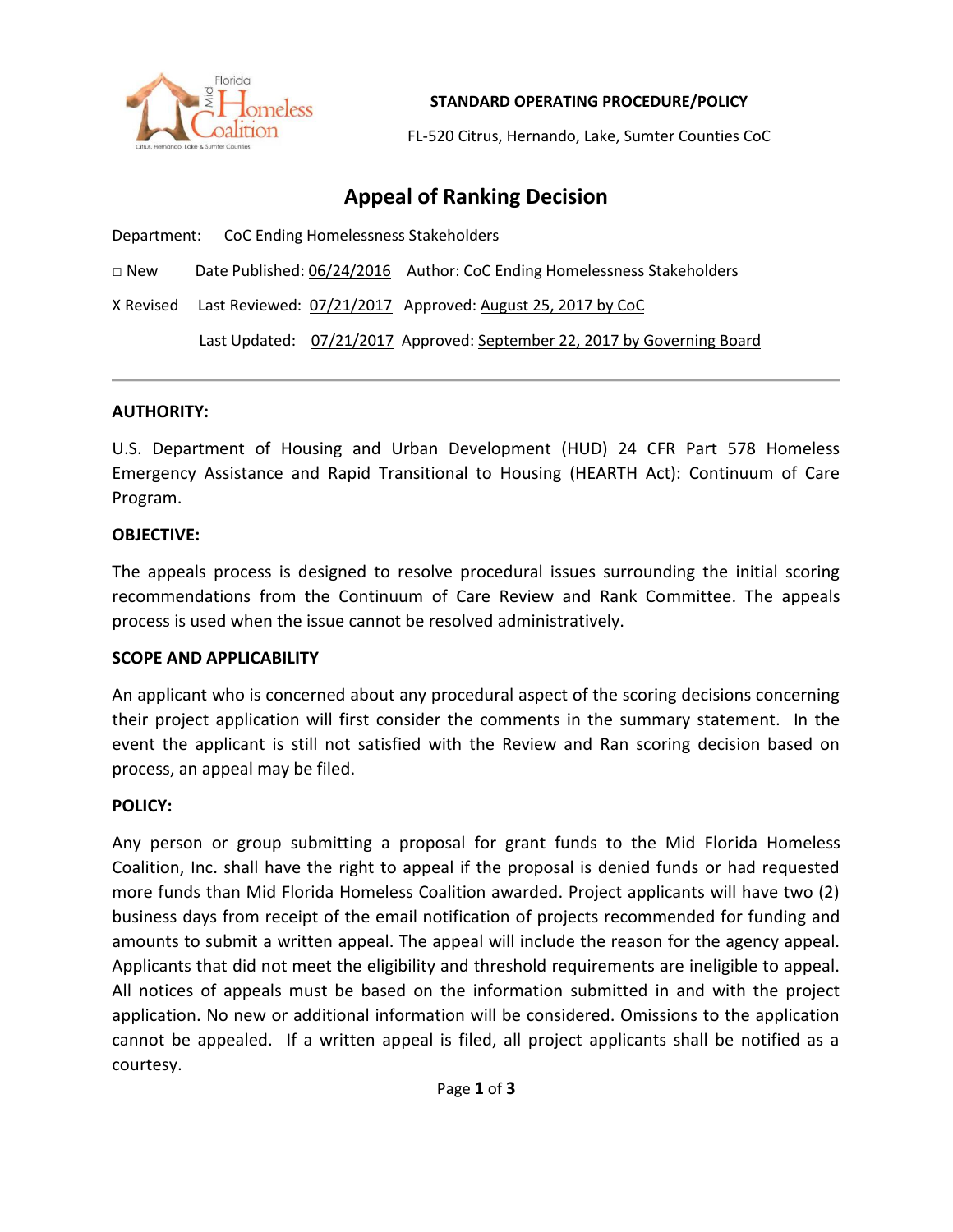# **PROCEDURE:**

Upon receipt of email notification of the decision of the Review and Rank Committee, an applicant may appeal decisions concerning reallocation of funds, or decrease of funding if it can be shown that bias/unfairness of the process negatively affected the applicant score.

The request for the appeal shall be made to the Mid Florida Homeless Coalition, Inc., 104 E Dampier Street, Inverness, FL 34450 or mfhcopeningdoors.com within two (2) working days of the receipt of the letter or email denying or decreasing the grant funding.

Upon receiving a notice of appeal, the Executive Director, acting on behalf of the Continuum of Care (CoC) and as the Collaborative Applicant, shall convene an Appeals Committee. That Committee shall be comprised of one (1) or three (3) members of the Continuum of Care, who are:

a) not members of the committee that reviewed and scored the grants;

- b) not directly affiliated with any of the grants that were reviewed and scored;
- c) not employees or volunteer staff of the lead agency.

Working with the Appeals Committee and the appellant(s), the Executive Director of Mid Florida Homeless Coalition shall arrange and then announce the meeting date, time and location, providing all relevant documents to that Committee.

The Appeals Committee shall elect from among its members a Chairperson, who shall preside over the appeal process and the deliberations of the Appeals Committee.

The appeal process shall include for each appeal a hearing, which shall consist of the following:

First, the Executive Director shall appear privately before the Appeals Committee to explain the particulars of the grant, how the grant and the CoC plan inter-relate, the membership of the Grant Review Committee, and the review procedure and scoring criteria.

Second, a member of the Grant Review Committee shall appear privately before the Appeals Committee to explain the decisions of that committee in general and the determination in regard to the appealing entity in particular.

Third, the appellant (no more than two (2) persons) shall appear privately before the Appeals Committee to state the reasons for the appeal and to provide relevant documents to support the appeal (and may inquire further into the reasons why the funding for the proposal was denied or decreased).